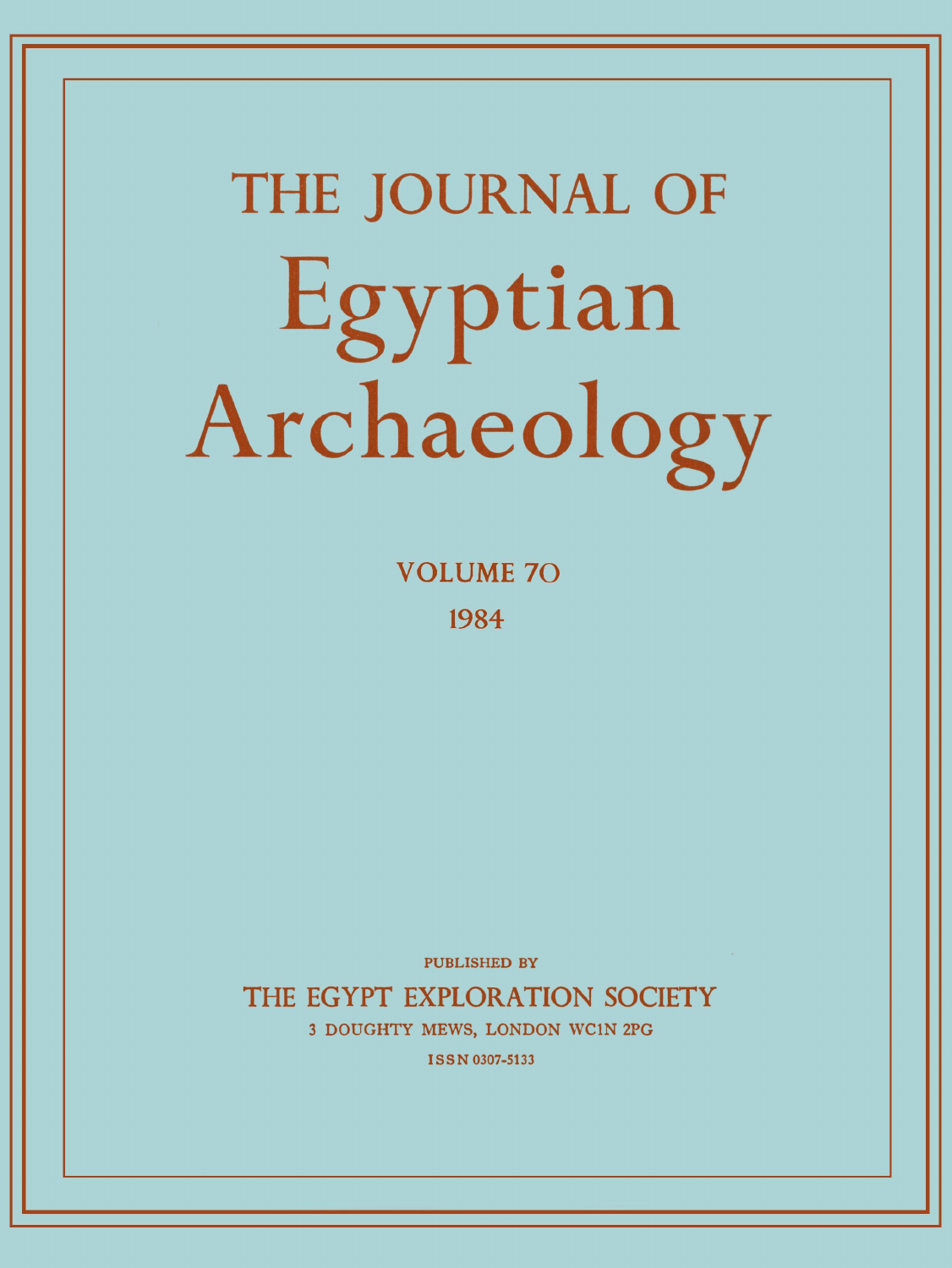# $\frac{1}{2} \left( \frac{1}{2} \frac{\partial^2}{\partial x^2} \right) \frac{1}{2} \left( \frac{\partial^2}{\partial x^2} \right) \frac{1}{2} \left( \frac{\partial^2}{\partial x^2} \right) \frac{1}{2} \left( \frac{\partial^2}{\partial x^2} \right) \frac{1}{2} \left( \frac{\partial^2}{\partial x^2} \right) \frac{1}{2} \left( \frac{\partial^2}{\partial x^2} \right) \frac{1}{2} \left( \frac{\partial^2}{\partial x^2} \right) \frac{1}{2} \left( \frac{\partial^2}{\partial x^2} \right) \frac{1}{$ THE JOURNAL OF Egyptian Archaeology

VOLUME 70

PUBLISHED BY THE EGYPT EXPLORATION SOCIETY 3 **DOUGHT Y MEWS , LONDO N WCi N** 2P G 1984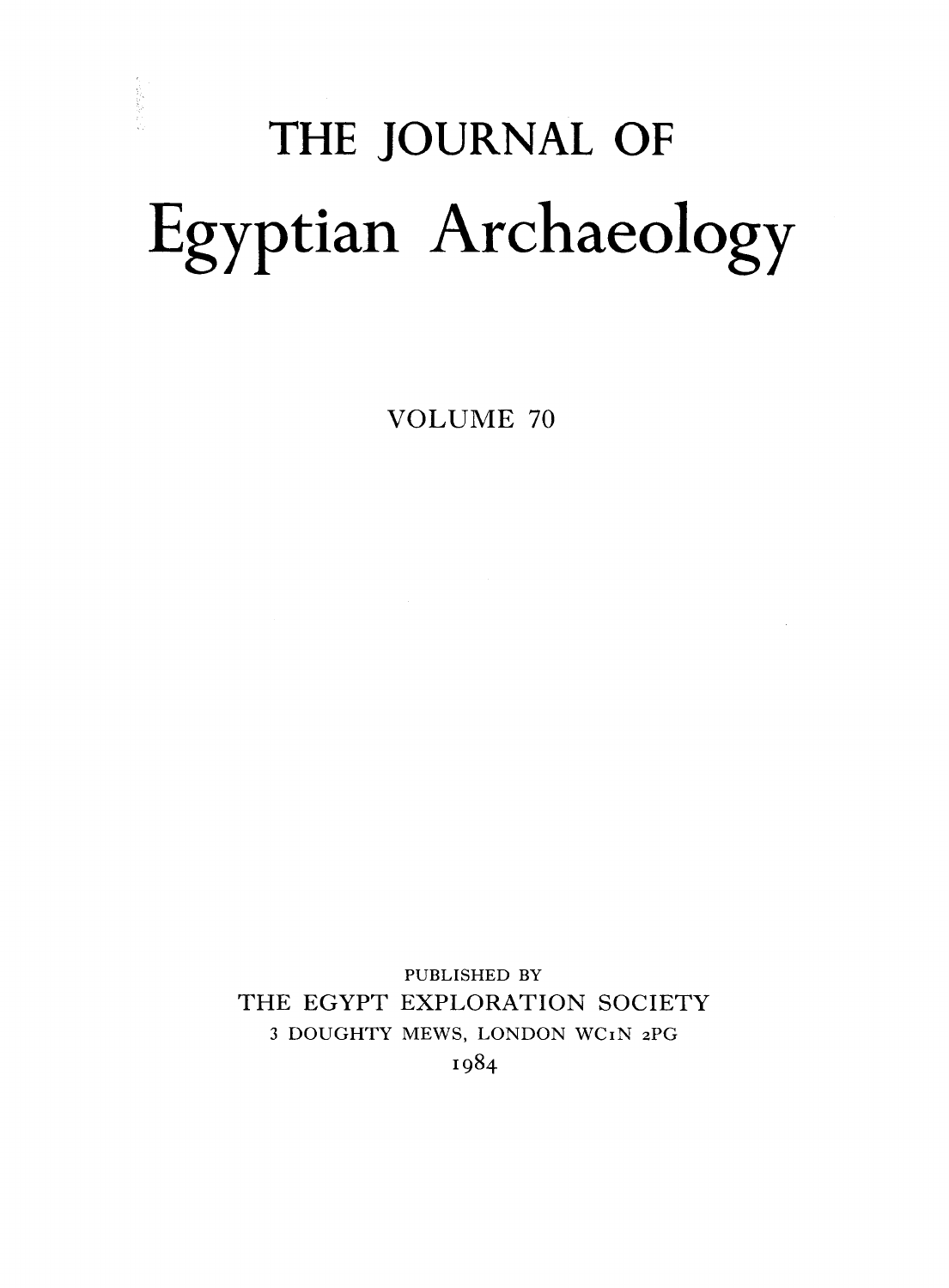# **CONTENTS**

|                                                                                                                                                                                                       | <b>PAGE</b>                           |
|-------------------------------------------------------------------------------------------------------------------------------------------------------------------------------------------------------|---------------------------------------|
| Editorial Foreword<br>the contract of the contract of the                                                                                                                                             | 1                                     |
| THE TOMB OF TIA AND TIA: PRELIMINARY REPORT ON THE                                                                                                                                                    |                                       |
| $S_A$ <sub>Q</sub> QÂRA Excavations, 1983.                                                                                                                                                            | Geoffrey T. Martin.<br>5 <sup>1</sup> |
| Abydos, Temple of Sethos I: Preliminary report .                                                                                                                                                      | John Baines<br>13                     |
| The Survey of Memphis, $1982$ .<br>$\mathbf{r} = \mathbf{r} \cdot \mathbf{r}$ , where $\mathbf{r} = \mathbf{r} \cdot \mathbf{r}$                                                                      | D. G. Jeffreys, J. Malek,             |
|                                                                                                                                                                                                       | and $H.S.$ Smith $\Box$<br>23         |
| OLD KINGDOM MODELS FROM THE TOMB OF IMPY: METAL-                                                                                                                                                      |                                       |
| LURGICAL STUDIES                                                                                                                                                                                      | R. Maddin, T. Stech,                  |
|                                                                                                                                                                                                       | J. D. Muhly, and                      |
|                                                                                                                                                                                                       | E. Brovarski.<br>33                   |
| THE HEREDITARY STATUS OF THE TITLES OF THE CULT OF                                                                                                                                                    |                                       |
| HATHOR.<br>the contract of the contract of the contract of                                                                                                                                            | Marianne Galvin<br>42                 |
| THREE RECENT FINDS IN THE VALLEY TEMPLE OF UNAS.                                                                                                                                                      | Ahmed Mahmoud                         |
|                                                                                                                                                                                                       | Moussa<br>$50^{\circ}$                |
| THE GUROB SHRINE PAPYRUS                                                                                                                                                                              | H. S. Smith and                       |
|                                                                                                                                                                                                       | H. M. Stewart<br>54                   |
| AN UNUSUAL PRIVATE STELA OF THE TWENTY-FIRST DYNASTY                                                                                                                                                  |                                       |
| FROM COPTOS.<br>$\mathbf{r}$ , and $\mathbf{r}$ , and $\mathbf{r}$ , and $\mathbf{r}$ , and $\mathbf{r}$ , and $\mathbf{r}$                                                                           | Aly O. A. Abdallah.<br>65             |
| THE BAB EL-GUSUS TOMB AND THE ROYAL CACHE IN DEIR                                                                                                                                                     |                                       |
| EL-BAHRI<br>$\mathcal{L}(\mathbf{A})$ and $\mathcal{L}(\mathbf{A})$ are also the contribution of the contribution of $\mathcal{L}(\mathbf{A})$                                                        | Andrzej Niwiński<br>73                |
| Two Confusing Coffins .<br>and the contract of the contract of the contract of the contract of the contract of the contract of the contract of                                                        | M. L. Bierbrier<br>82                 |
| THE DATE OF THE REUSED FALSE DOOR OF NFRTM-M-S3.F AT                                                                                                                                                  |                                       |
| SAQQÂRA.<br>the contract of the contract of the contract of the contract of the contract of the contract of the contract of                                                                           | William A. Ward<br>87                 |
| CRIME AND ADULTERY IN ANCIENT EGYPT                                                                                                                                                                   | C. J. Eyre<br>92                      |
| STATE ARCHIVES IN GRAECO-ROMAN EGYPT FROM 30 BC TO                                                                                                                                                    |                                       |
| THE REIGN OF SEPTIMIUS SEVERUS<br>and the company of the company                                                                                                                                      | W. E. H. Cockle<br>106                |
| HERBERT WALTER FAIRMAN                                                                                                                                                                                | A. F. Shore .<br>123                  |
| <b>SIR ERIC TURNER</b><br>$\mathbf{a}^{\prime}$ , and $\mathbf{a}^{\prime}$ , and $\mathbf{a}^{\prime}$ , and $\mathbf{a}^{\prime}$ , and $\mathbf{a}^{\prime}$ , and $\mathbf{a}^{\prime}$<br>$\sim$ | Peter Parsons.<br>128                 |
| EGYPTIAN ANTIQUITIES ACQUIRED IN 1982 BY MUSEUMS IN                                                                                                                                                   |                                       |
| THE UNITED KINGDOM<br><b>Contract State</b>                                                                                                                                                           | Janine Bourriau<br>130                |

**B**RIEF **C**OMMUNICATIONS**: A pleated linen dress from a Sixth Dynast y tomb at Gebelein now in the Muse o Egizio, Turin,** *by* **Rosalind Hall and Lidia Pedrini, p.** 136; **A bronze mirror**  with the titles rht nsw hm(t)-ntr Hwt-hr, by Caroline Ellis, p. 139; Spinning-rings from **Qoseir el-Qadim,** *by* **Gillian Eastwood, p.** 140; **La vingt-cinquieme statue de Senmout,**  *by* Robert Hari, p. 141; Encore Ro-setaou, by Christiane M. Zivie, p. 145; Three **miscellaneous fragments in Liverpool,** *by* **S. R. Snape, p.** 146 ; **A new fragment of a**  Ptolemaic priestly decree at Durham, *by* W. J. Tait, p. 149; Lycophron on Isis, *by* **Stephanie West, p.** 151 .

#### **R**EVIEWS

|  | WILLIAM KELLY SIMPSON, The Mastabas of Kawab,           |  |  |  |                                           |  |     |
|--|---------------------------------------------------------|--|--|--|-------------------------------------------|--|-----|
|  | Khafkhufu I and II, $G$ 7110-20, 7130-40 and Subsidiary |  |  |  |                                           |  |     |
|  |                                                         |  |  |  | Mastabas of Street G7100 Reviewed by René |  |     |
|  |                                                         |  |  |  | Van Walsem                                |  | 155 |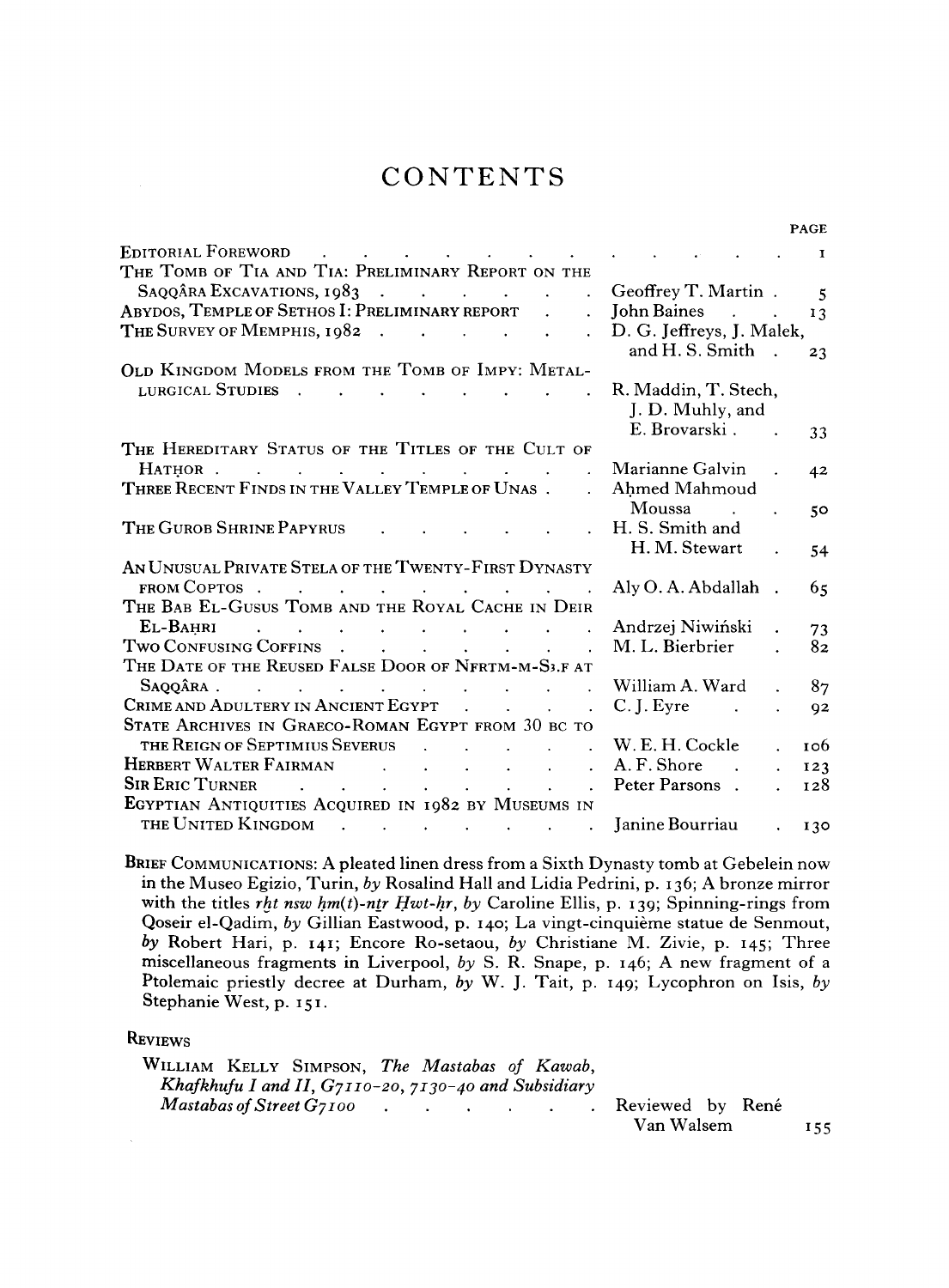## IV CONTENTS

 $\sim 10$ 

| BAUDOUIN VAN DE WALLE, La Chapelle de Neferirtenef.                                                                                                                    | Hartwig Altenmüller             | PAGE<br>158     |
|------------------------------------------------------------------------------------------------------------------------------------------------------------------------|---------------------------------|-----------------|
| FRANZ-JÜRGEN SCHMITZ, Amenophis I. Versuch einer                                                                                                                       |                                 |                 |
| Darstellung der Regierungszeit eines ägyptischen Herr-                                                                                                                 |                                 |                 |
| schers der frühen 18. Dynastie.<br>the contract of the contract of                                                                                                     | Cl. Vandersleyen                | 160             |
| RAINER HANKE, Amarna-Reliefs aus Hermopolis. Neue                                                                                                                      |                                 |                 |
| Veröffentlichungen und Studien<br>$\mathcal{L}^{\mathcal{A}}$ , and $\mathcal{L}^{\mathcal{A}}$ , and $\mathcal{L}^{\mathcal{A}}$ , and $\mathcal{L}^{\mathcal{A}}$    | Donald B. Redford<br>$\sim$     | 162             |
| THE EPIGRAPHIC SURVEY, The Temple of Khonsu-Vol-                                                                                                                       |                                 |                 |
| $ume I: Plates I-IIO$<br>$\mathbf{r}^{\prime}$ , and $\mathbf{r}^{\prime}$ , and $\mathbf{r}^{\prime}$ , and $\mathbf{r}^{\prime}$ , and $\mathbf{r}^{\prime}$         | P. Vernus                       | 163             |
| VIRGINIA CONDON, Seven Royal Hymns of the Ramesside                                                                                                                    |                                 |                 |
| Period. Papyrus Turin $CG_{54031}$ .                                                                                                                                   | Jan Assmann                     | 165             |
| ABDULLA EL-SAYED MAHMUD, A New Temple for Hathor at<br>Memphis                                                                                                         | W. J. Murnane                   |                 |
| $\mathbf{r} = \mathbf{r} \cdot \mathbf{r}$ , where $\mathbf{r} = \mathbf{r} \cdot \mathbf{r}$<br>$\mathbf{r}$ .<br>FRANCE LE CORSU, Isis, Mythe et Mystères            |                                 | <b>168</b>      |
| RICHARD MERZ, Die Numinose Mischgestalt                                                                                                                                | J. Gwyn Griffiths<br>E. Hornung | 16 <sub>9</sub> |
| MARCELLE BAUD, Le Caractère du dessin en Égypte ancienne                                                                                                               | William H. Peck                 | 170             |
| EDGAR B. PUSCH, Das Senet-Brettspiel im Alten Agypten                                                                                                                  | Peter A. Piccione               | 171             |
| JOHN J. BIMSON, Redating the Exodus and Conquest                                                                                                                       | John van Seters                 | I72<br>180      |
| RAPHAEL GIVEON, The Impact of Egypt on Canaan                                                                                                                          | W. A. Ward<br>$\mathbf{r}$      | 182             |
| JOHN RUFFLE, G. A. GABALLA, AND KENNETH A. KITCHEN                                                                                                                     |                                 |                 |
| (EDS.), Orbis Aegyptiorum Speculum. Glimpses of Ancient                                                                                                                |                                 |                 |
| $E$ gypt<br>the contract of the contract of the contract of the contract of                                                                                            | E. Hornung                      | 185             |
| LOUISE A. SHIER, Terracotta Lamps from Karanis, Egypt                                                                                                                  | Donald M. Bailey                | 185             |
| ROGER S. BAGNALL AND K. A. WORP, The Chronological                                                                                                                     |                                 |                 |
| Systems of Byzantine Egypt                                                                                                                                             | $J. R. Rea$ .                   | 187             |
| ROGER S. BAGNALL AND K. A. WORP, Regnal Formulas in                                                                                                                    |                                 |                 |
| <b>Byzantine Egypt</b><br>$\mathbf{r} = \mathbf{r} \cdot \mathbf{r}$ , and $\mathbf{r} = \mathbf{r} \cdot \mathbf{r}$ , and $\mathbf{r} = \mathbf{r} \cdot \mathbf{r}$ | J. R. Rea                       | 189             |
| R. McL. WILSON, The Future of Coptic Studies                                                                                                                           | K. H. Kuhn                      | 190             |
| P. L. SHINNIE AND MARGARET SHINNIE, Debeira West. A                                                                                                                    |                                 |                 |
| Mediaeval Nubian Town                                                                                                                                                  | A. J. Mills<br>$\sim 100$       | 193             |
| <b>Other Books Received</b>                                                                                                                                            |                                 | 194             |
| <b>INDEXES</b>                                                                                                                                                         | Alan B. Lloyd                   | 197             |
| $\bullet$<br>$\bullet$<br>$\bullet$                                                                                                                                    |                                 |                 |

### LIST OF PLATES

| PLATE I              | Herbert Walter Fairman                          | $facing$ p. 123 |
|----------------------|-------------------------------------------------|-----------------|
| PLATE II             | Sir Eric Turner                                 | $facing$ p. 128 |
|                      | (at end)                                        |                 |
| PLATES II-V          | The Tomb of Tia and Tia                         |                 |
| PLATE VI             | Abydos, Temple of Sethos I                      |                 |
| PLATE VII            | Memphis 1982                                    |                 |
| PLATES VIII-XI       | Old Kingdom Models                              |                 |
| PLATES XII-XIII      | Three Recent Finds in the Valley Temple of Unas |                 |
| <b>PLATES XIV-XV</b> | The Gorub Shrine Papyrus                        |                 |
| PLATES XVI-XVII      | An Unusual Private Stela                        | ÷               |
| PLATES XVIII-XIX     | Two Confusing Coffins                           |                 |
| PLATES XX-XXI        | Museum Acquisitions, 1982                       |                 |
| PLATES XXII-XXIII    | A Pleated Linen Dress                           |                 |
| PLATES XXIV-XXV      | La Vingt-Cinquième Statue de Senmout            |                 |
| PLATE XXVI           | A Ptolemaic Priestly Decree                     |                 |
|                      |                                                 |                 |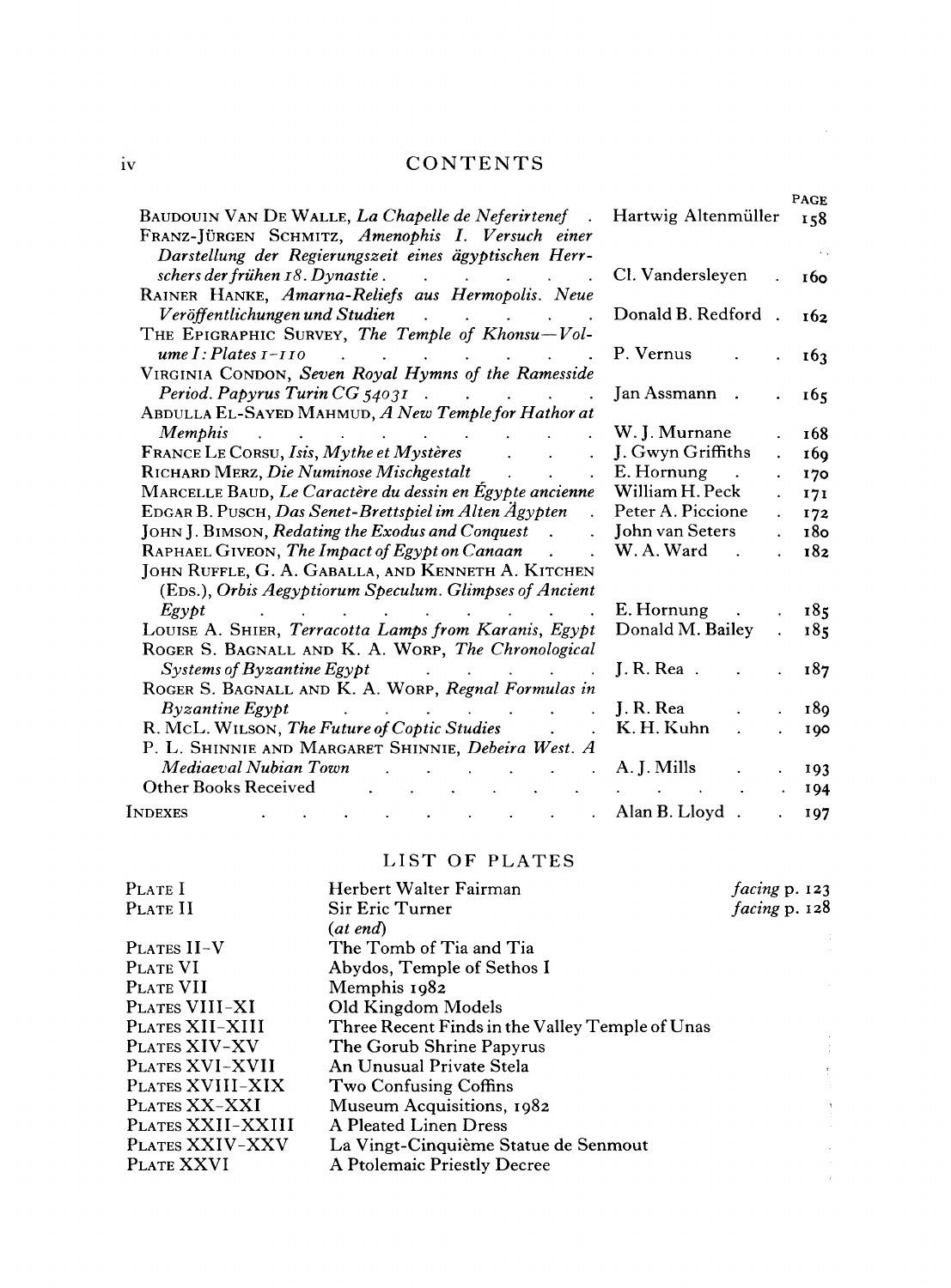# THE HEREDITARY STATUS OF THE TITLES OF THE CULT OF HATHOR

#### *By* **MARIANNE** GALVIN

FROM a total group of 469 persons holding some Hathoric title during the Old Kingdom and the First Intermediate Period, approximately 339 recorded biographical material in their tombs that included some genealogical information. Of these 339, only a small number of persons recorded having a relative who also held a Hathoric title.<sup>1</sup> A close examination of this genealogical information makes it possible to determine whether certain patterns of familial participation occurred within the cult of Hathor and whether those titles held by family members bore a hereditary status.

#### **Mother/Daughter Relationships**

Approximately seventy-eight priestesses recorded having one or more daughters, and approximately twenty-seven priestesses recorded the name or titles belonging to their mother. Only nine out of this total of **105** relationships indicated that both the mother and the daughter served as Priestess of Hathor.

In Cusae, at least eight women who had at least one daughter can be identified. Two of these had daughters who held Hathoric titles. One woman, named Mrr **m**  nfr *Tbl,* served as Priestess of Hathor.\* She recorded four daughters and three sons in her tomb inscription. All four of her daughters held the title of Priestess of Hathor as well as the distinction of  $\delta pss-nsw$  which their mother also held. None of  $Mrr$ 's sons, nor her husband, held a Hathoric title. One other woman also from Cusae, named Nfrw rn nfr Ffi, held the title of Priestess of Hathor and the distinction of rht-nsw.<sup>3</sup> She recorded one daughter and two sons. Her daughter, Hetya<sup>th</sup>, served as Priestess of Hathor Mistress of Cusae, and rht-nsw. Nfrw's sons and her husband did not hold Hathoric titles. Nfrw's daughter, Hetyash, married into one of the leading nomarch families at Cusae, and her husband, Pepi-<ankh the Middle, held several Hathoric titles, as did many of his immediate family members.<sup>4</sup> Hetya<sup>ch</sup> had three daughters and seven sons, none of whom held any Hathoric titles, although her daughters did hold the distinction of  $rht$ -nsw and  $\zeta pss$ -nsw in common with their mother and their grandmother, Nfrw.

 $<sup>1</sup>$  Approximately 130 persons recorded no family member at all; ninety-four recorded a spouse only; three</sup> recorded their spouse's family only; all the remainder recorded either a son, a daughter, a sibling, a parent, or a person of non-specific relationship.

<sup>&</sup>lt;sup>2</sup> J. E. Quibell, 'Rapport',  $ASAE$  3 (1902), 256-7.

<sup>&</sup>lt;sup>3</sup> A. Blackman, Rock Tombs of Meir, **IV** (London, 1924), pl. xv; A. Kamal, 'Le tombeau nouveau de Meir',  $ASAE$  15 (1915), 209-58.

<sup>&</sup>lt;sup>4</sup> Blackman, loc. cit.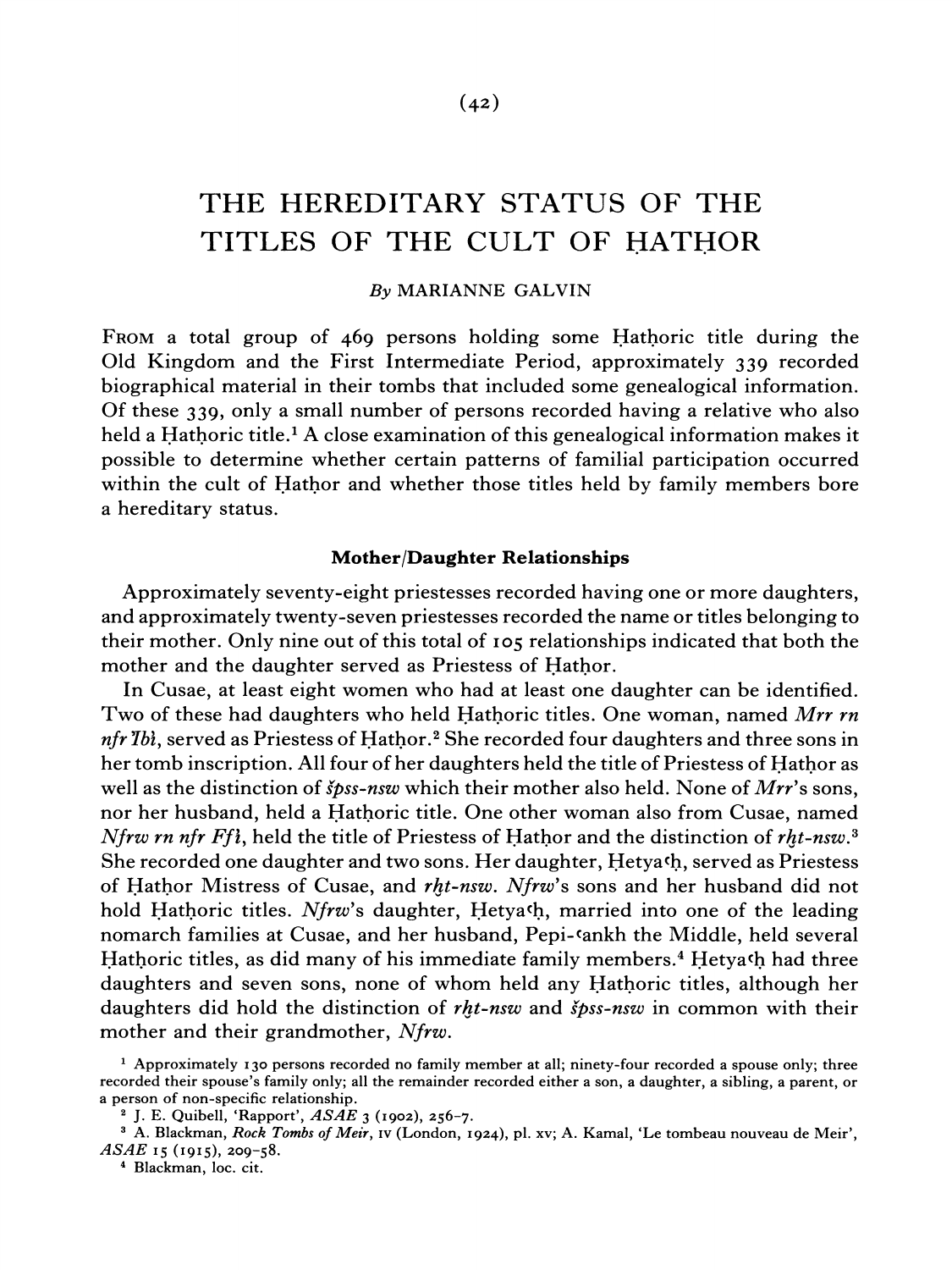#### HEREDITARY STATUS OF TITLES IN THE HATHOR CULT  $_{43}$

Therefore, in Cusae, there do appear to have been a significant number of Hathoric titles, but these do not indicate clear evidence that the title of Priestess of Hathor, or Priestess of Hathor Mistress of Cusae, was being inherited by a daughter from her mother. It must be remembered that in only two out of a total of eight families did a mother and daughter both hold Hathoric titles. Cusae is known to have been a major centre for the cult of Hathor during the Sixth Dynasty.<sup>5</sup> The cult of Hathor permeated several levels and aspects of life at Cusae. It was desirable to hold a Hathoric title. Therefore, it is probable that those daughters who held a Hathoric title did not inherit it from their mother but rather chose to participate in the cult of Hathor themselves because of the social, religious, and/or political import that that title held. This will be borne out in the following section, where it will be shown that a mother who held Hathoric titles had daughters and sons not holding such titles but a daughter-in-law who did.

From Saqqira, at least forty-nine women who had at least one daughter can be identified. Only two of these women had a daughter who also served in the Hathoric cult. Again, the statistics would indicate that the titles of the Hathoric cult in Saqqâra were not inherited by a daughter from her mother.

From Dendera, at least ten women having one or more daughters can be identified. One of these had a daughter who also held a Hathoric title. That woman served as Priestess of Hathor, Priestess of Hathor Mistress of Dendera, and hkrt-nsw-w<sup>-rtt</sub>.<sup>6</sup> She had four daughters and two sons. Neither her sons nor her</sup> husband held Hathoric titles, and, although all four of her daughters held the distinction of hkrt-nsw-w<sup>rtt</sup>, only one held a Hathoric title. She served as Priestess of Hathor Mistress of Dendera. Allam mentions these two women as a possible indication of 'die Erblichkeit des Amtes'.' However, it is here suggested that one example of a mother and daughter both hoiding Hathoric titles does not substantiate a hereditary status. The fact that there is only one mother/daughter relationship out of a total of ten possible such relationships would indicate that these titles did not hold a hereditary status.

In Hamamiya, three women who had at least one daughter can be identified. One of these had a daughter who also held a Hathoric title. Khentkawes served as Priestess of Hathor and  $rht-nsw.^8$  She recorded three sons and four daughters in her tomb inscription. Only one of her children, a daughter named Ifi, held a Hathoric title. Ifi served as Priestess of Hathor, Priestess of Hathor Mistress of the Sycamore, Priestess of Hathor in all her Places. It is probable that Ifi earned her numerous titles on her own merit as her mother held only one of these titles.

Thus, three main geographical areas are discernible here: Cusae, Saqqira, and

S. Allam, *Beitrage zum Hathorkult (bis zum Ende des Mittleren Reiches)* (Berlin, *1963), 23-5;* Blackman, op. cit. I, *1-2.* 

L. Borchardt, *Denkmaler des Alten Reiches (CGC),*11 (Berlin, *1937)~122-3;*H. G. Fischer, *Denderah in the Third Millennium B.C. down to the Theban Domination of Upper Egypt (Locust Valley, NY, 1968), figs. 31, 31, 31, 31, 31, 31, 31, 31, 31, 31, 31, 31, 31, 31, 31, 31, 31, 31 31* a; *W. M.* F. Petrie, *Denderah 1898* (London, *goo),* pl. ix. Allam, op. cit. *55.* 

<sup>&</sup>quot;. Mackay and W. M. F. Petrie, *Bahrein and Hemamieh* (London, *1929),*pls. ix-X, xviii, XX-xxiv; Fischer, op. cit. *24-5;* **V.** Stuart, *Funeral Tent of an Egyptian Queen* (London, *1882), 83-6,* pl. *14.*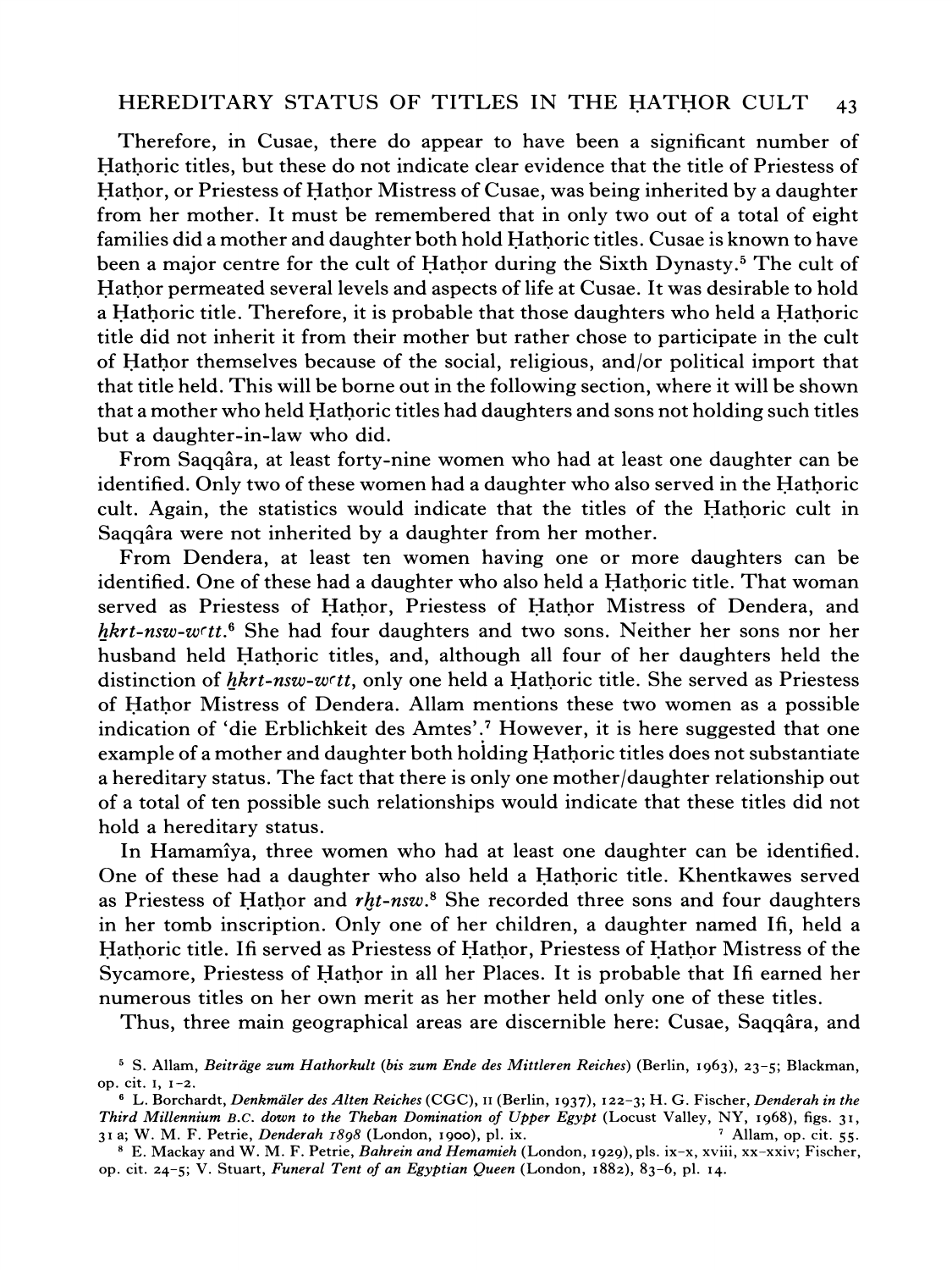#### 44 MARIANNE GALVIN

Dendera (since Hamamiya lies in close proximity to Dendera, it can be linked with it here). In all three areas the statistics would clearly indicate that the Hathoric titles were not being inherited from a mother by her daughter.

#### **Mother-in-law/Daughter-in-law Relationships**

Twenty-three priestesses recorded information concerning their mothers-in-law. Eleven of these indicated that their mother-in-law also held Hathoric titles.

From Cusae, five mother-in-law/daughter-in-law relationships are identifiable. Three of these revealed that both women held Hathoric titles. Pernofret served as  $rht-nsw$ , Priestess of Hathor, and musician priestess.<sup>9</sup> She had ten sons but apparently no daughter. Four of her sons married and three of those four married women who held Hathoric titles. Two of the daughters-in-law served as Priestess of Hathor,<sup>10</sup> and the third served as Priestess of Hathor Mistress of Cusae and chief musician priestess of Hathor Mistress of Cusae.<sup>11</sup>

With regard to Pernofret's title of musician priestess, none of her own children held this position. However, one daughter-in-law, Hetyash, did hold the title of chief musician priestess of Hathor Mistress of Cusae. Hetyach's own mother held the title of Priestess of Hathor Mistress of Cusae, but she held no musician priestess responsibilities.12 Therefore, her daughter could not have inherited such a title from her. Pernofret had no daughter to inherit such a position, and none of Hetya'h's daughters held a Hathoric title, so they did not inherit from their mother. Although Pernofret and Hetyash both held musician priestess titles, it seems unlikely that Hetyach, who served as chief musician priestess, could have inherited this position from her mother-in-law who served simply as musician priestess. Rather, it would seem more likely that both women earned their positions independently.

From Dendera, three mother-in-law/daughter-in-law relationships are known. All three indicate that Hathoric titles were held by both women. However, all three relationships stem from the same family including three generations. Hnwt:  $sn$  served as Priestess of Hathor Mistress of Dendera.13 Her husband served as Overseer of the Priests and Herdsman of the Thentet-cattle. They had at least one son who also served as Overseer of the Priests and Herdsman of the Thentet-cattle. The son married two women, both of whom served as Priestess of Hathor Mistress of Dendera.14 The first wife had one son and one daughter, neither of whom held Hathoric titles. However, the son married a woman who was Priestess of Hathor and Priestess of Hathor Mistress of Dendera.15 She, in turn, had two daughters and four sons. Only one of her children held a Hathoric title. That was a daughter who served as Priestess of Hathor Mistress of Dendera. Thus, this particular family was deeply involved in the

<sup>9</sup> Blackman, op. cit. Iv, pl. xv; Kamal, loc. cit.

<sup>&</sup>lt;sup>10</sup> Quibell, op. cit. 254-8; M. Chaban, 'Sur une nécropole de la vi<sup>e</sup> dynastie à Koçeir El-Amarna', ASAE 3 (1902), 250-4.

**l1** Blackman, op. cit. rv, pls. iv, vii, ix; Kamal, loc. cit. **l2** See above, p. 42 and n. 3.

**l3** Petrie, *Denderah 1898,* 50; Fischer, op. cit. 114, 142.

**l4** Petrie, op. cit. 16, 47, pls. viii, viii b; Fischer, op. cit., figs. 31, 31 a; Allam, op. cit. 55.

**l5** Petrie, op. cit., pl. ix; Fischer, op. cit., figs. 31, 31 a; Borchardt, loc. cit.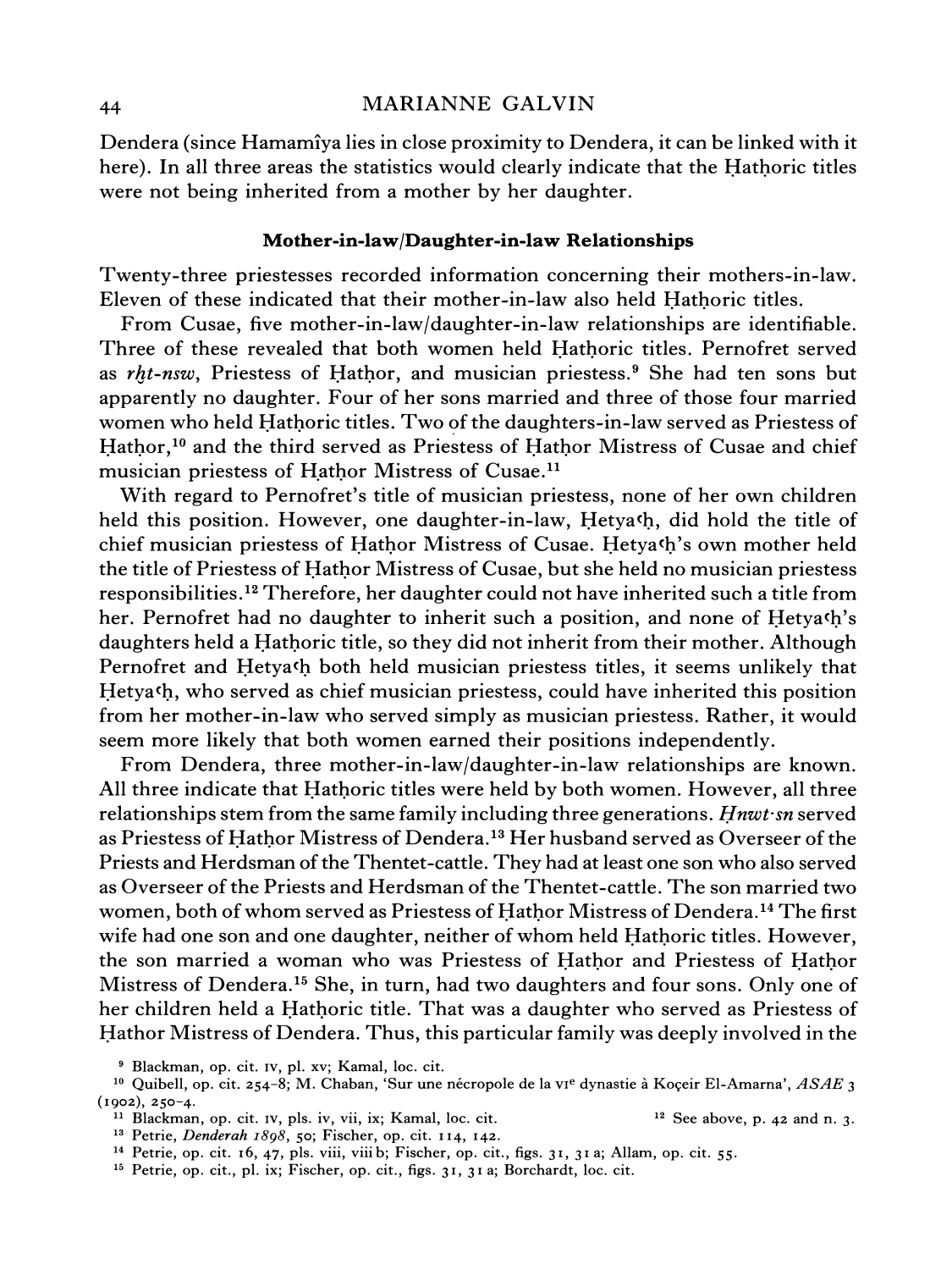#### HEREDITARY STATUS OF TITLES IN THE HATHOR CULT 45

cult of Hathor. However, it must be remembered that it is only one family, and, therefore, should probably not be accepted as characteristic of all Denderite families associated with the Hathoric cult.

From Abydos, only one mother-in-lawldaughter-in-law relationship is known and both women held Hathoric titles.16 From Thebes, there are two mother-inlawldaughter-in-law relationships known. In one, both women held Hathoric titles.17

From the Gîza-Saqqâra area, twelve mother-in-law/daughter-in-law relationships can be identified. Four of these indicate that both women held Hathoric titles. Meryscankh held, among several other titles, the title of Priestess of Hathor Mistress of *'lwnt*.<sup>18</sup> Her tomb inscription records one daughter and two sons (as well as her mother). None of these held a Hathoric title. One of her sons married a woman named Nbw-htp who served as Priestess of Hathor Mistress of the Sycamore in all her Places. She could not have inherited this title from her mother-in-law as Merys<sup>c</sup>ankh did not hold that title. There is no indication as to whether *Nbw-htp* herself had any children.

Hnwt-sn served as Priestess of Hathor Mistress of the Sycamore, and Priestess of Hathor in all her Places.<sup>19</sup> She had two sons and two daughters, none of whom held titles of Hathor. One of her sons married Hetepheres, who served as Priestess of Hathor Mistress of the Sycamore.<sup>20</sup> She, in turn, had four sons, none of whom held titles of the cult of this goddess.

Khentkawes, who served as Priestess of Hathor Mistress of the Sycamore, had at least one daughter and one son.<sup>21</sup> None of her children held Hathoric titles. Her son's wife was Tist, who served as Priestess of Hathor and Priestess of Neith.<sup>22</sup> Curiously, Khentkawes's sister-in-law was also Priestess of Hathor Mistress of the Sycamore.<sup>23</sup> So, in this one family, two brothers, neither of whom held a Hathoric title, each married a Priestess of Hathor. None of their children held Hathoric titles although one daughter did become a Priestess of Neith, and one son married a Priestess of Hathor. This would appear to be a clear-cut case against the hereditary status of these titles and also a clear indication of the social influence that those titles and the cult of Hathor held.

Hathoric titles held a certain prestige that was desirable, and probably they were indicative of a certain attitude of devotion, respect, or intelligence that was desirable

**lQT** H. Junker, *Giza,* **111** (Vienna, 1929-55), 9, pl. 9, grave 5 170; J. de Rouge, *Inscriptions hie'roglyphiques copie'es en Egypte* (Paris, 1877), pl. lxiv; MFA Boston XL Gzzoo, A5981, A5875, A5873.

<sup>20</sup> Junker, op. cit. **III, 9, pl. i**; de Rougé, op. cit., pl. lxiv.

**22** Ibid., pl. *81b.* **23** Ibid., pl. 4, *3a,* p. 146.

**l6** Borchardt, op. cit. 11, 64.

<sup>&</sup>lt;sup>17</sup> M. Saleh, *Three Old Kingdom Tombs at Thebes* (Archäologische Veröffentlichungen 14) (Mainz, 1977). 18-22; P. E. Newberry,  $ASAE$  4 (1904), 97-100; Allam, op. cit. 58; Fischer, op. cit. 29 (11).

**l8** W. K. Sirnpson, *The Mastaba of Queen Mersyankh III* (Boston, 1974)) G7530; Fischer, op. cit. *23;* C. R. Lepsius, *Denkmäler, Ergänzungsband* (Leipzig, 1897-1913), pl. xxxiv; A. Mariette, *Les Mastabas de l'Ancien Empire* (Paris, 1889), 549; H. Gauthier, *Le Livre des rois d'Egypte* (Cairo, 1go7), 80, 90-1; S. Hassan, *Excavation at Giza,* **IV** (Cairo, 1929-60), 125.

A. Moussa and H. Altenrniiller, *Das Grab des NiankhChnum und Chnumhotep* (Mainz, 1977)) 5, *3b,*  pls.  $46-7$ .<br><sup>22</sup> Ibid., pl. 8*1b*.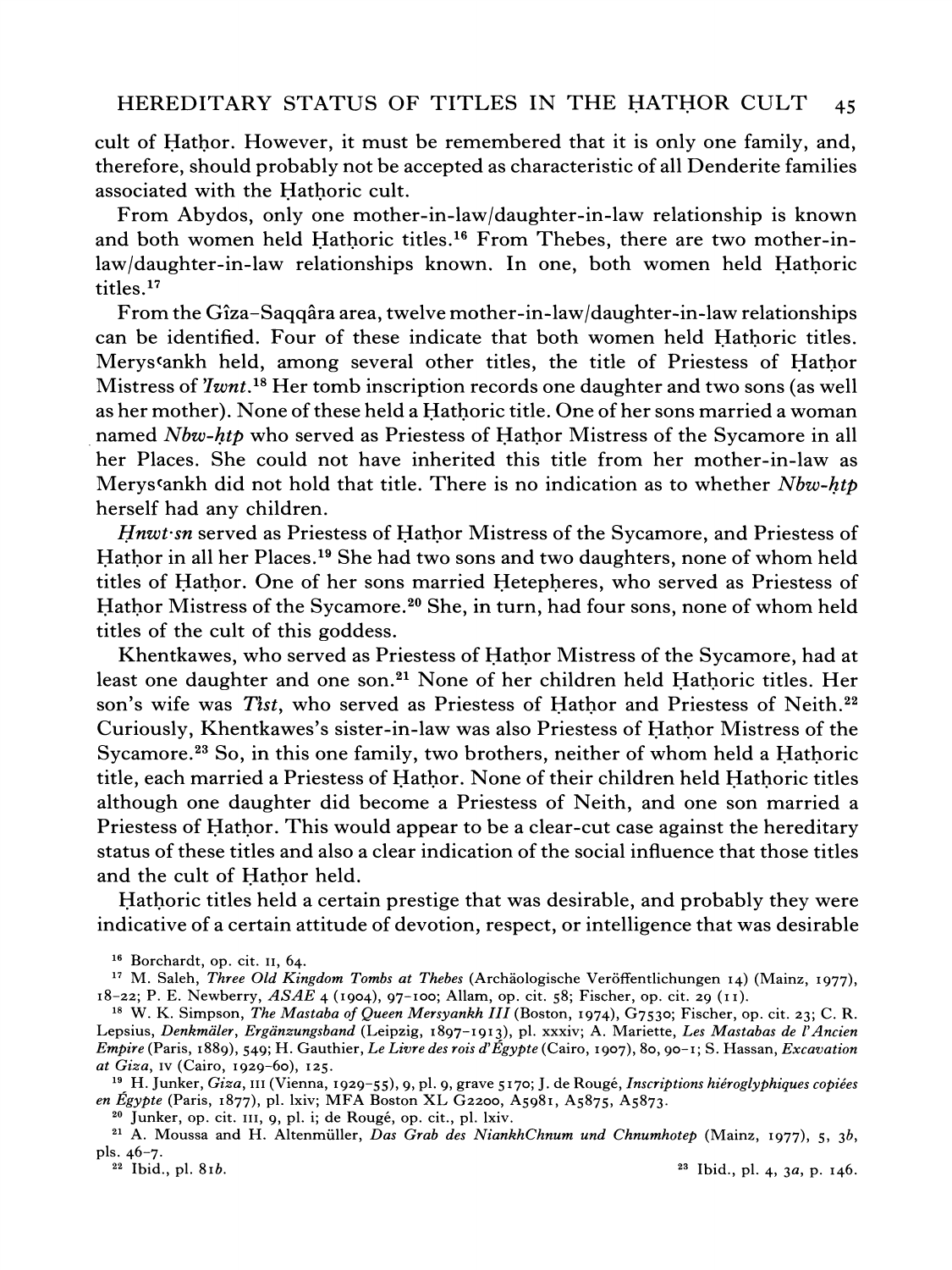#### 46 MARIANNE GALVIN

and admirable. In the process of choosing a spouse such qualities may have been sought out. Further, the society of acquaintances of eligible males and females from which one would have chosen a spouse may have been influenced by a mother's participation in the Hathoric cult. A mother might even have suggested a suitable spouse from a family that she knew as a result of her own participation in the cult. This would seem even more probable when it is remembered that most of these mother-in-lawldaughter-in-law relationships are known from the three major Hathoric centres: Cusae, Dendera, and Giza. Certainly, within the close-knit noble community of Cusae the cult of Hathor was exploited for its religious and political and social potential. Hathoric titles seem to have permeated every family for several succeeding generations. It is logical, as well as predictable, that the members of a noble-class family would have sought out other members of the nobility when looking for suitable spouses, which, in Cusae, would have also meant a family affiliated with the cult of Hathor. This was not a coincidence but rather a predetermined, desirable socio-religious and political aspect of the obligations of the noble class in Sixth Dynasty Cusae.

In Dendera and in Giza, the community was much more diverse. There are no clear-cut socio-economic lines to be traced, but, certainly, the process of choosing a marriage partner would still have been affected by one's personal community and by those qualities which one's family held as ideal. For a son whose mother held a position as priestess, it is likely that this would have provided certain criteria for choosing a wife as well as providing a certain community from which to choose.

#### **Conclusions for all Female/Female Relationships**

Out of a total of 154 female/female relationships,<sup>24</sup> only twenty-seven priestesses indicated having one or more female relatives who also held a Hathoric title. With the exception of the group of mother-in-lawldaughter-in-law relationships, there is no consistent pattern to indicate that Hathoric priestly titles were being inherited within female/female relationships. For the group of mother-in-law/daughter-inlaw relationships, it is probable that the high percentage of cases of both women serving as Priestess of Hathor should be viewed as a manifestation of the social implications of the cult of the Hathor, of the community that it formed, and of the pervasiveness of that cult with respect to the lives of its adherents.

#### **Husband/Wife Relationships**

Approximately **220** priestesses recorded biographical information concerning their husbands. Eighteen of these indicated that both spouses held Hathoric titles. Only four husbands held the title of Priest of Hathor. Thirteen held an administrative title for the cult of Hathor. Ten were Overseers of the Priests, two

**<sup>24</sup>**The **154** females include fourteen sister/sister relationships, in which only one occurs with an indication that both held Hathoric titles, and twelve females of non-specific relationship where it is clear in five cases that both held Hathoric titles.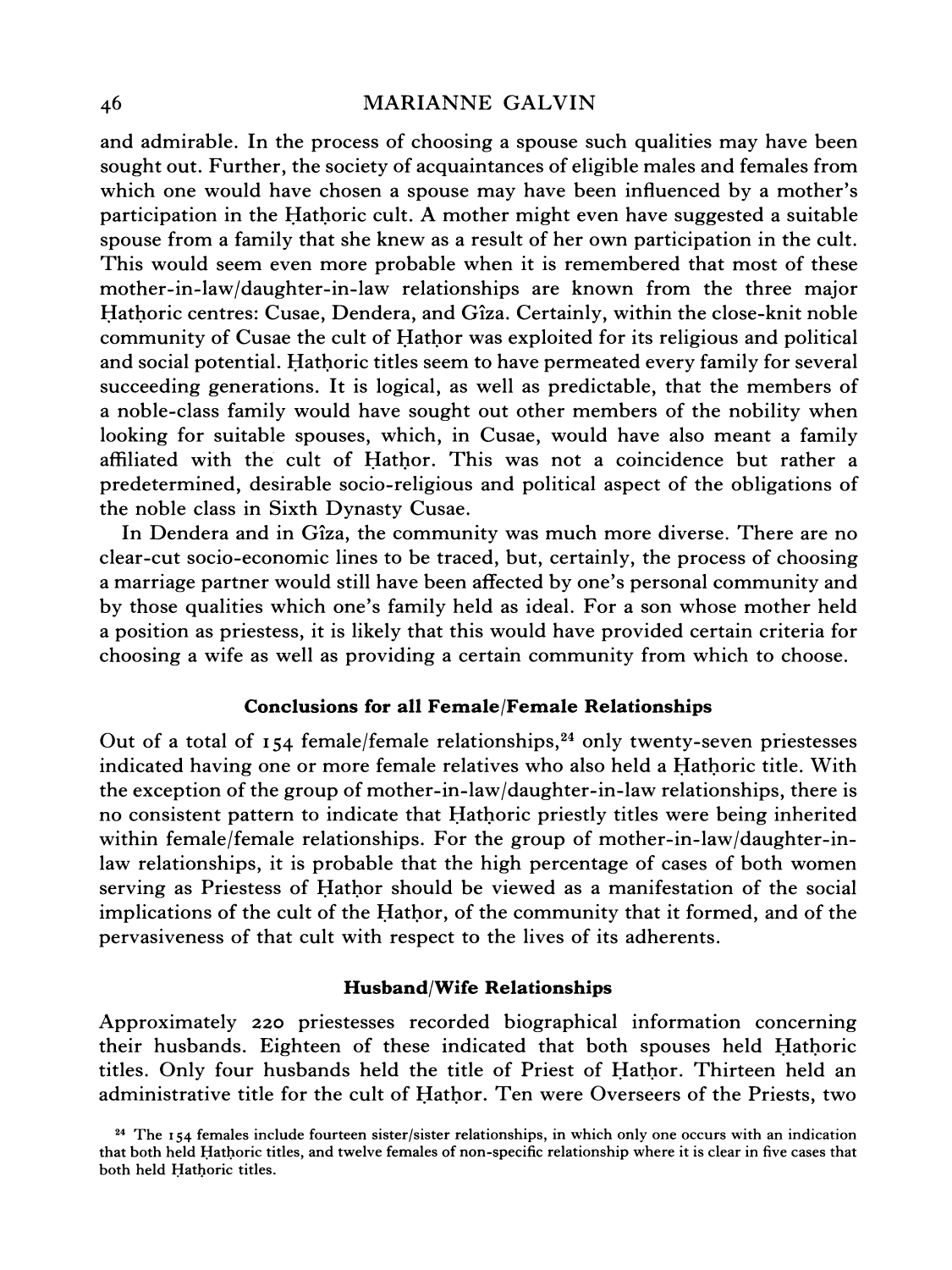#### HEREDITARY STATUS OF TITLES IN THE HATHOR CULT **47**

were Inspectors of the Priests, and one was the Overseer of the Transport. Clearly, these statistics would indicate that it was not common practice for a husband and wife both to hold a priestly title in the cult of Hathor during the Old Kingdom or the First Intermediate Period. And, as no woman held an administrative title in the cult of Hathor, the statistics would also indicate that one spouse did not inherit Hathoric titles from the other.

#### **Father/Daughter Relationships**

Approximately thirty-six priestesses recorded their father's name and titles. Only one of these indicated that her father also held a title in the cult of Hathor. She was Ifi Mry, who is attested in Gîza.<sup>25</sup> Her father was the Overseer of the Priests of Hathor Mistress of Dendera and the Overseer of the Thentet-cattle.26 **'Ift** Mry obviously did not inherit her titles from her father, and, as it is here clearly shown that the Priestess of Hathor did not receive or inherit her title from her father or her mother, it is perhaps wisest not to assume that any priestess of an Egyptian deity inherited her title from her father until a statistical analysis can prove otherwise. Therefore, the attitude such as is expressed by M. Sauneron that  $\ldots$  dès l'Ancien Empire, les exemples de femmes prêtresses de déesses et même de dieux ne manquent pas: dames de la haute société ou simplement filles de prêtres ayant reçu en héritage la fonction de leur père  $\ldots$ ' must be re-examined.<sup>27</sup>

#### **Father-in-law/Daughter-in-law Relationships**

Approximately eighteen priestesses recorded the name and titles of their father-inlaw. Two of these priestesses, both having the same father-in-law, claimed that he held the title of Herdsman of the Thentet-cattle.<sup>28</sup> These two women did not inherit their priestly title from their father-in-law.

#### **Mother/Son Relationships**

Approximately I 18 priestesses recorded having one or more sons. Three of these indicated that they had one or more sons who also held Hathoric titles. In Giza, a total of sixty-two mother/son relationships can be identified. One woman, named Nbw-htp, who served as Priestess of Hathor and Priestess of Hathor Mistress of the Sycamore, had five daughters, none of whom served in the Hathoric cult, and one son, who served as Priest of Hathor.<sup>29</sup> Another Priestess of Hathor, named  $Nbw-Trt$ , was married to a man who held several priestly titles in the cult of REc but no Hathoric title. Their two sons both served as Priest of REc-Hathor in the sun temples of Neferirkare<sup>c</sup> and Userkaf.<sup>30</sup>

**<sup>25</sup>**Hassan, op. cit. 11, 169-78. **26** Ibid.; Allam, op. cit. 51-6; Fischer, op. cit. 25-6.

<sup>&</sup>lt;sup>27</sup> S. Sauneron, *Les Prêtres de l'Ancienne Égypte* (Netherlands, 1960), 67.

Fischer, op. cit. 114, 142; Petrie, op. cit. 47, 50, pl. xi; Borchardt, loc. cit.; Allam, op. cit. 55.

**<sup>29</sup>**Mariette, op, cit. 196-201, DI I; Borchardt, op. cit. I, 84-7; 11, 28-30.

**<sup>30</sup>**L. Borchardt, *Statuen und Statuetten von Konigen und Privatleuten im Museum von Kairo* (Berlin, 191 I), 48-9, Abb. 55.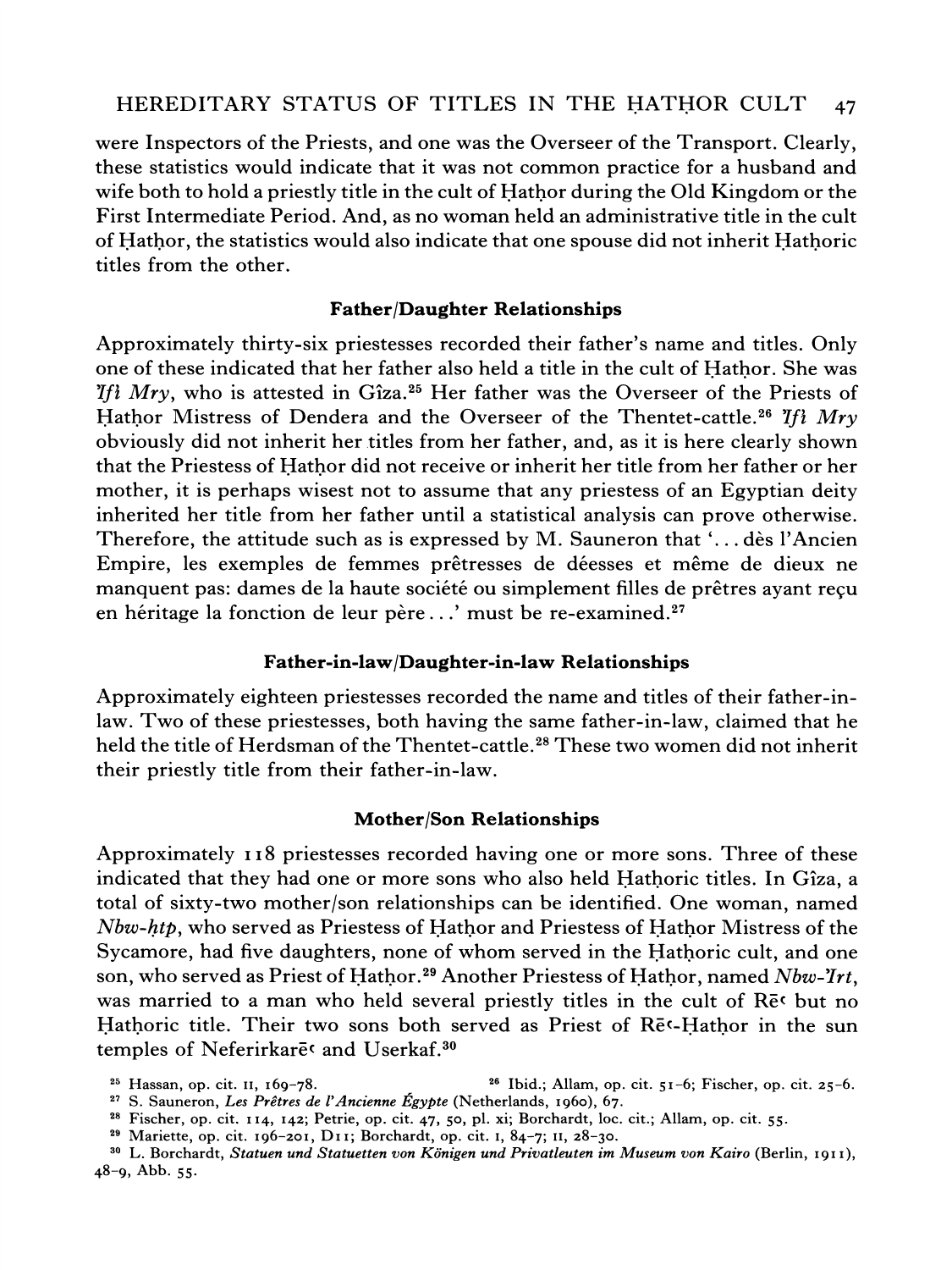#### 48 MARIANNE GALVIN

In Cusae, a total of twenty-four mother/son relationships are identifiable. One of these mothers indicated that four of her ten sons held Hathoric titles.<sup>31</sup> As her husband and several other relatives also participated in the cult of Hathor, it would certainly seem that a family devotion is indicated here. It should not, however, be considered as an indication that these sons inherited their titles from their mother.

#### **Conclusions for all Female/Male Relationships**

In a group of female/male relationships totalling  $418$ , only twenty-five indicated that one or more male relatives also held a Hathoric title. Seventeen of the males held an administrative title and seven held the title of Priest of Hathor. ${}^{32}$  No consistent pattern exists to indicate a hereditary status within this femalelmale grouping.

#### **Father/Son Relationships**

Approximately 209 father/son relationships can be identified. Only two families indicated that both father and son participated in the cult of Hathor. In Cusae, a total of twenty-four father/son relationships can be identified. One family recorded that eight males over a period of three generations held titles within the cult of Hathor. The eldest member of the family was Sobkhotpe, who was the Chief Nomarch of the XIVth Nome.<sup>33</sup> He was also the Overseer of the Priests of Hathor. He was succeeded in both these titles by his sons Pepi-sankh the Elder, Pepi-sankh the Middle, Pepi-cankh Heni, and one grandson, Pepi-cankhnes Hepi, who claimed only the title of Overseer of the Priests. Therefore, a succession of Nomarchs and Overseers can be determined in Cusae during the Sixth Dynasty. $34$  It seems reasonable to say that both these titles were being passed from father to son in the same noble family during the Sixth Dynasty in Cusae.

In Dendera, approximately seven father/son relationships can be identified. Only one indicated that both held Hathoric titles. **Mrry** held the titles of Overseer of the Priests, Overseer of the Thentet-cattle, and Chief of the  $D/t$ -robe, all three of which his father had held before him.<sup>35</sup> Mrry, in turn, had at least one son and one grandson, neither of whom held Hathoric titles. Therefore, although it would appear that **Mrry** inherited his titles from his father, it was not necessarily a traditional practice for a son to inherit in this way. This would be substantiated by the fact that of the six other men who held the title of Overseer of the Priests and

<sup>&</sup>lt;sup>31</sup> Blackman, op. cit. *IV*, pls. iv, vii, ix, xiv, xv; Kamal, loc. cit.

**<sup>32</sup>**The seventeen administrators span a time period from the Fourth to the Eleventh Dynasties and appear in both Upper and Lower Egypt. Six of the seven priests have been attested in the Giza-Saqqira area during the Old Kingdom. It would appear that the statement made by Henry G. Fischer that no men held the title of Priest of Hathor in Dendera after the Sixth Dynasty until the Eleventh Dynasty can be extended to the whole of Egypt (Fischer, op. cit. 8). Further, it would appear that Giza was the Hathoric centre that realized the majority of male participation in the cult of Hathor by means of the title of Priest of Hathor or by a non-administrative position.

**<sup>33</sup>**Blackman, op. cit. **IV,** 6, pl. xv; Kamal, loc. cit.

<sup>&</sup>lt;sup>34</sup> Blackman, op. cit. 1, 13; Allam, op. cit. 32.

**Y"** Fischer, op. cit. I 14, 142; Petrie, op. cit. **50,** pl. xi; Borchardt, *Denkmaler des Alten Reiches,* 11, 122-3.